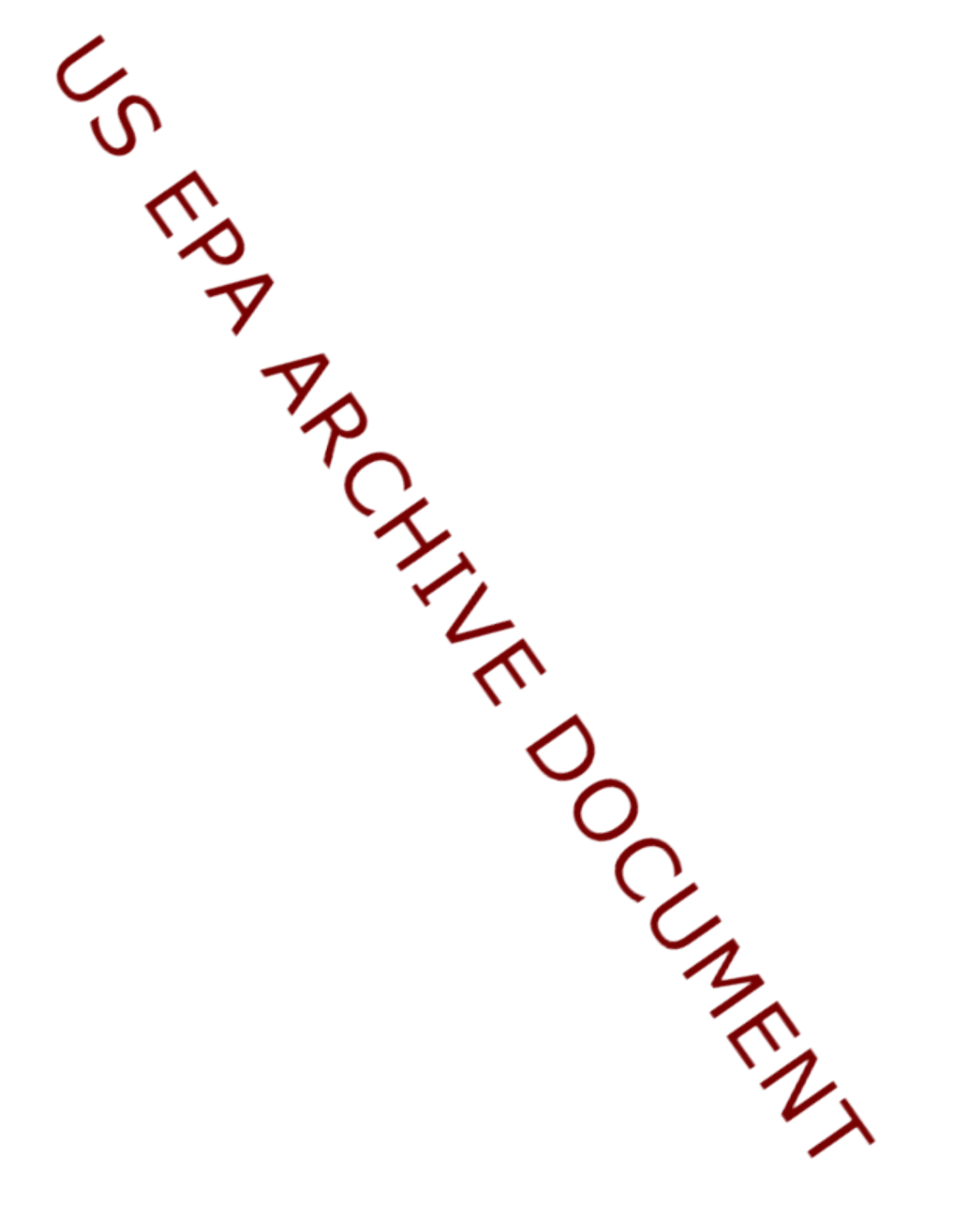# **Gila River Indian Community**



For a copy of the Gila River Indian Community 1994 305(b) report, contact:

#### **Errol Blackwater**

Gila River Indian Community Water Quality Planning Office Corner of Pima and Main Streets Sacaton, AZ 85247 (602) 562-3203

#### **Surface Water Quality**

The Gila River Indian Community occupies 580 square miles in Central Arizona adjacent to the metropolitan Phoenix area. About 8,500 members of the Pima and Maricopa Tribes live in 22 small villages inside the Community. The Gila River is the major surface water feature in the Community, but its flow is interrupted by upstream diversions outside of the Community. Arid conditions and little

vegetative cover cause sudden runoff with high suspended sediment loads.

Surface water was evaluated with qualitative information due to the lack of monitoring data. Most of the Community's surface waters have fair water quality that partially supports designated uses because of turbidity, siltation, salinity, and metals loading from rangeland, agriculture, irrigation return flows, and upstream mining. Information was not available for assessing effects of toxic contaminants and acid rain. There is no information about water quality conditions in wetlands.

#### **Ground Water Quality**

Community ground water quality generally complies with EPA's Maximum Contaminant Levels, but concentrations of total dissolved solids often exceed recommended concentrations. However, members of the Community have either adjusted to the aesthetic problem of high dissolved solids or begun purchasing bottled water, as have other ground water users in the metropolitan Phoenix area. Occasionally, concentrations of coliform bacteria, nitrates, and fluoride exceed recommended criteria in isolated wells. Pathogens from onsite sewage disposal systems have been detected in ground water and pose the primary public health concern. Other concerns include salinity and pesticides from